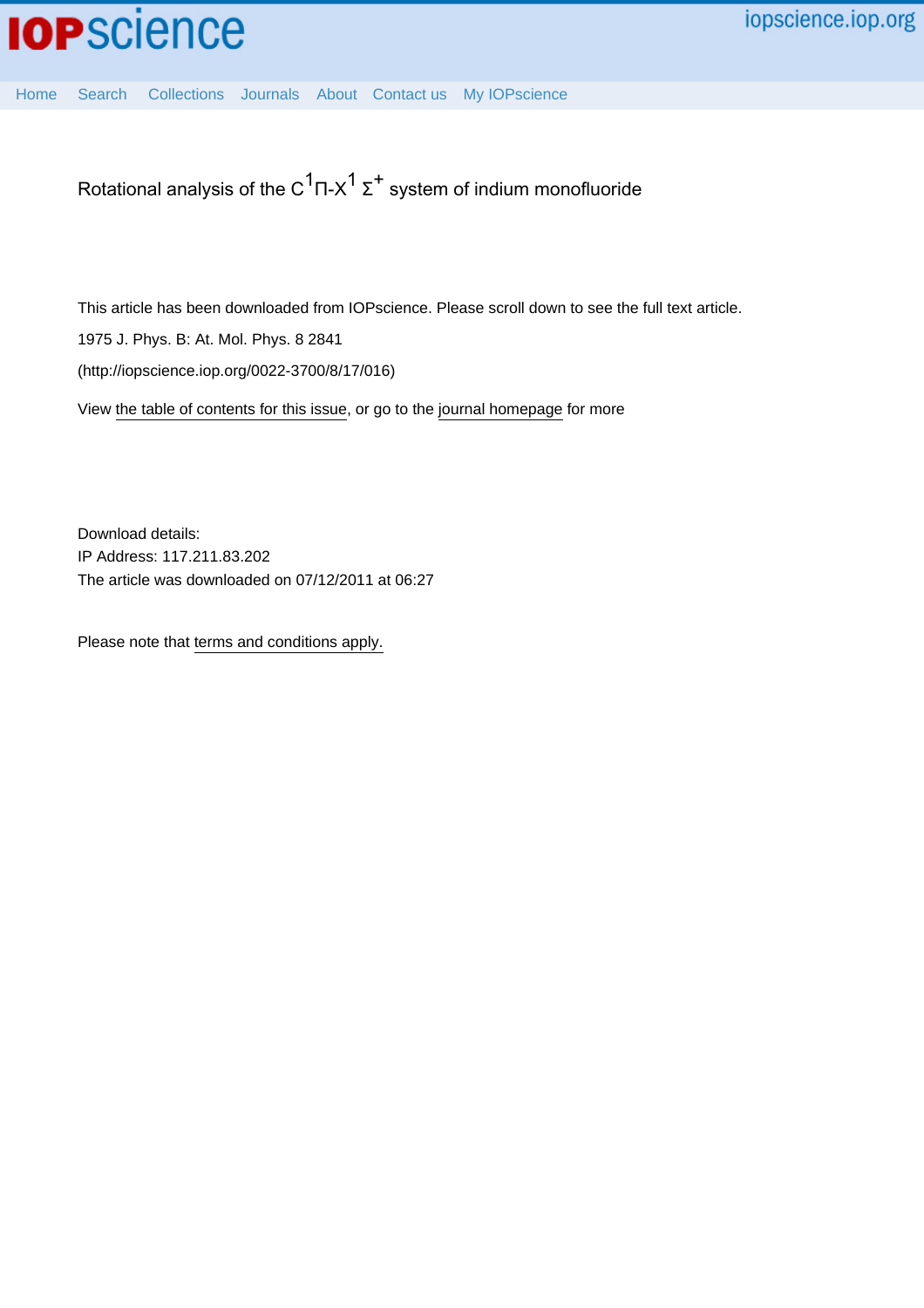# **Rotational analysis of the C**  ${}^{1}\Pi$ -X  ${}^{1}\Sigma$ <sup>+</sup> system of indium **monofluoride**

V P N Nampoori, M N Kamalasanan and M M Patel

Physics Department, Faculty of Science, M **S** University of Baroda, Baroda, 390002, India

Received 13 May 1975, in final form 9 July 1975

**Abstract.** Indium monofluoride was excited in a high-frequency discharge and the c-x system was photographed at a reciprocal dispersion of  $0.3 \text{ Å} \text{mm}^{-1}$  using a plane-grating spectrograph. Rotational analyses of the *0,O* 1,0 2,2 3,3 4,4 2,4 3,5 4,6 and 5,7 bands have been carried out and the following molecular constants have been evaluated.

| $B'_e = 0.2670(+3)$ cm <sup>-1</sup>                    | $B''_{\rm s} = 0.2628(+4)$ cm <sup>-1</sup>                     |
|---------------------------------------------------------|-----------------------------------------------------------------|
| $\alpha'_{n} = 0.0050(+4)$ cm <sup>-1</sup>             | $\alpha''_{\rm s} = 0.0020(\pm 1) \,\rm cm^{-1}$                |
| $D'_r = 3.65(\pm 5) \times 10^{-7}$ cm <sup>-1</sup>    | $D''_{\rm e} = 2.5(\pm 3) \times 10^{-7}$ cm <sup>-1</sup>      |
| $\beta'_e = 0.5(\pm 2) \times 10^{-7}$ cm <sup>-1</sup> | $\beta''_{\rm e} = 0.2 (\pm 1) \times 10^{-7}$ cm <sup>-1</sup> |
| $r' = 1.9672(\pm 3)$ Å                                  | $r'' = 1.9853(\pm 2)$ Å                                         |

The  $r''_e$  value agrees with the microwave absorption value 1.9854 Å.

## **1. Introduction**

The spectrum of indium monofluoride was studied by Welti and Barrow (1952), Barrow *rt al* (1954) and Barrow *et a1* (1955). Welti and Barrow carried out the vibrational analyses of the A-X, B-x and c-x systems of InF in absorption. Barrow *et a1* (1954) repeated the vibrational analyses for the emission spectrum. Further Barrow *et* al(1955) carried out the rotational analyses of the  $A-X$  and  $B-X$  systems. They were not able to resolve the bands of the c system and carry out the rotational analysis, however from the data on the origin of the band heads they calculated the rotationa! constants for the  $c-x$  system. Lovas and Törring (1969) studied the microwave absorption spectra of InF and evaluated the molecular constants. In the present study, the rotational analysis of a number of bands in the  $C-X$  system of InF has been carried out and the results are reported here.

#### **2. Experimental technique**

Pure indium fluoride was kept In a conventional quartz discharge tube. The molecule was excited in a high-frequency discharge (10–15 MHz) having an output of 125 W. A two metre plane-grating spectrograph (Carl-Zeiss) was used to record the spectrum. An exposure time of two hours was sufficient to record a satisfactory spectrogram in the eleventh order. Reciprocal dispersion of  $0.3 \text{ Å} \text{ mm}^{-1}$  was obtained and the resolution was about  $3 \times 10^5$ . Ilford N-40 plates were used to record the spectrum. Measurements were made on an Abbe comparator using iron arc lines as standards.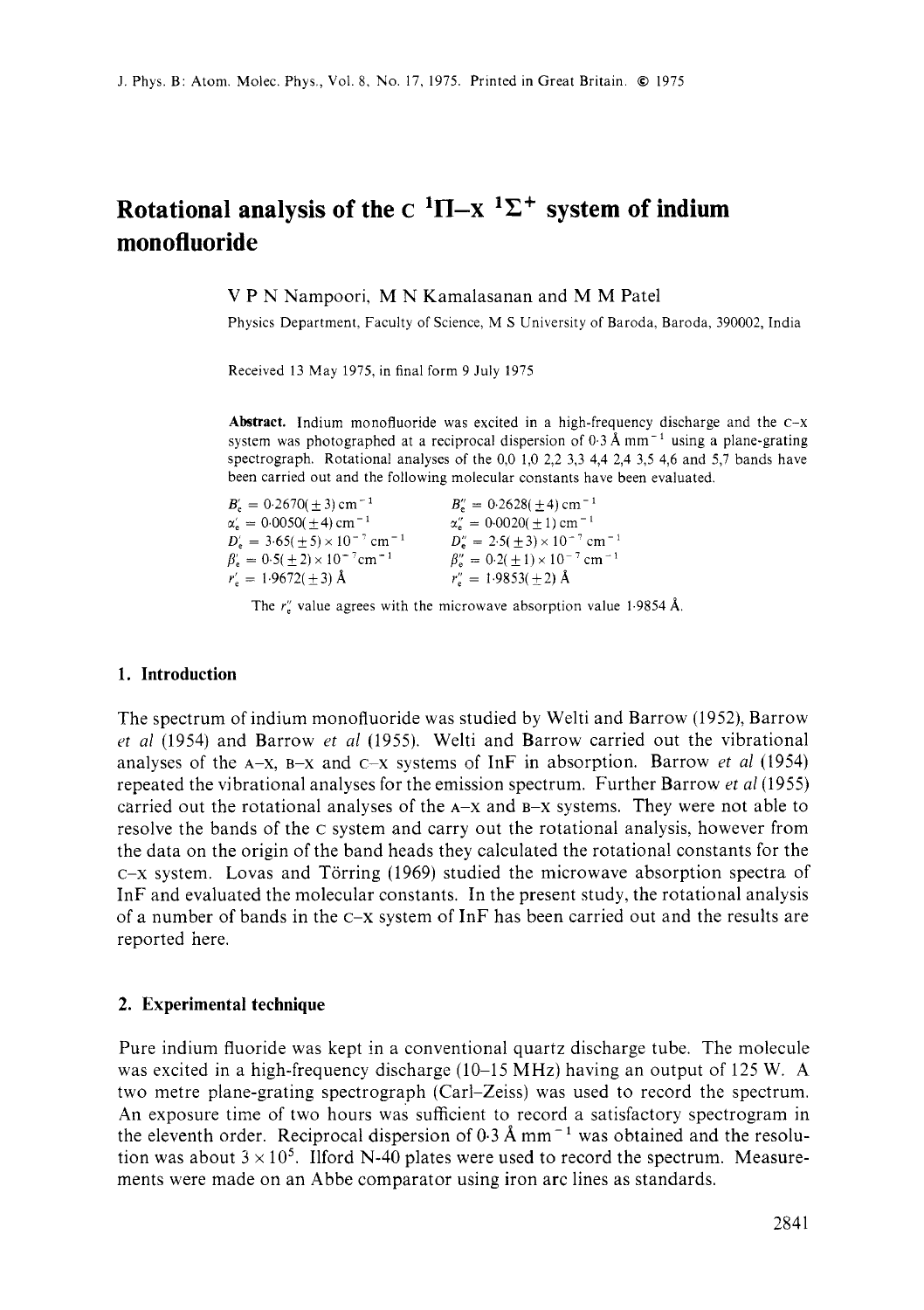#### **3. Experimental results**

Well resolved rotational structure of the 0,0 and 0,2 sequences were obtained on the spectrogram. The  $0, 1$  sequence was overlapped by higher members of the  $0, 0$  sequence and hence analysis of that sequence was not possible. In the  $0.0$  sequence the  $0.0 \, 1.1$ 2,2 3,3 and 4,4 bands were found suitable for measurement and in the 0,2 sequence the 2,4 3,5 4,6 and *5,7* bands were suitable. The reproductions of the 0,O and 2,4 bands are given in figures 1 and 2 (plates).

#### **4. Rotational analysis**

The 0,0 and 2,4 bands of the c-x system of InF show some peculiar structure. Bands form a head in the R branch and degrade towards the longer wavelength side although  $B'_n > B''_n$ . Two Q heads were observed corresponding to a change in degradations. There is a tendency to form a P head because of convergence for low *J* values, but for high *J* values lines in the P branch diverge. This phenomenon is seen distinctly in the case of the 0,O band.

The Q branch of the 0,0 band was not resolved due to the small  $(B'_0 - B''_0)$  value and the change in degradation. The analysis was carried out for the R and P branches. Since the zero gap is resolved, the numbering of the P branch was straightforward. The numbering of the R branch was fixed so that  $\Delta_2 F(J)/J + \frac{1}{2}$  plotted against  $(J + \frac{1}{2})^2$  gave a straight-line graph (figure 3).



**Figure 3.** Determination of *B* and *D* values for the 0,0 band of the c-x system.

The 1,1 band has a clear degradation towards the longer wavelength side and the P, Q and R branches were well resolved. The numbering of the R branch lines was performed as usual. Lines in the P branch were fixed from the combination relations for  $\Delta_2 F$  and  $\Delta_1 F$ .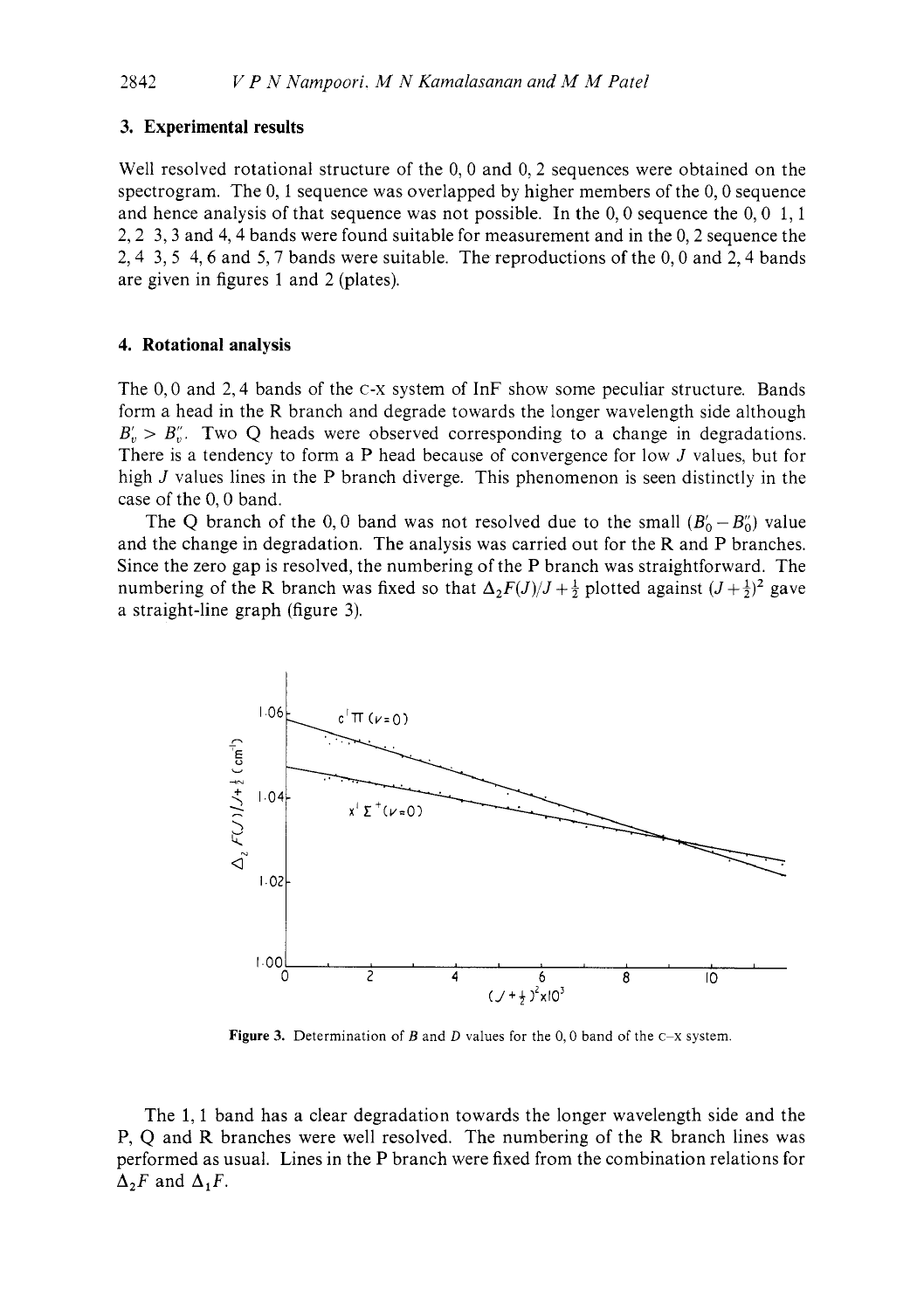

 $\equiv$ 

 $\propto$ 

δŚ,

 $\approx$ 

້ືອ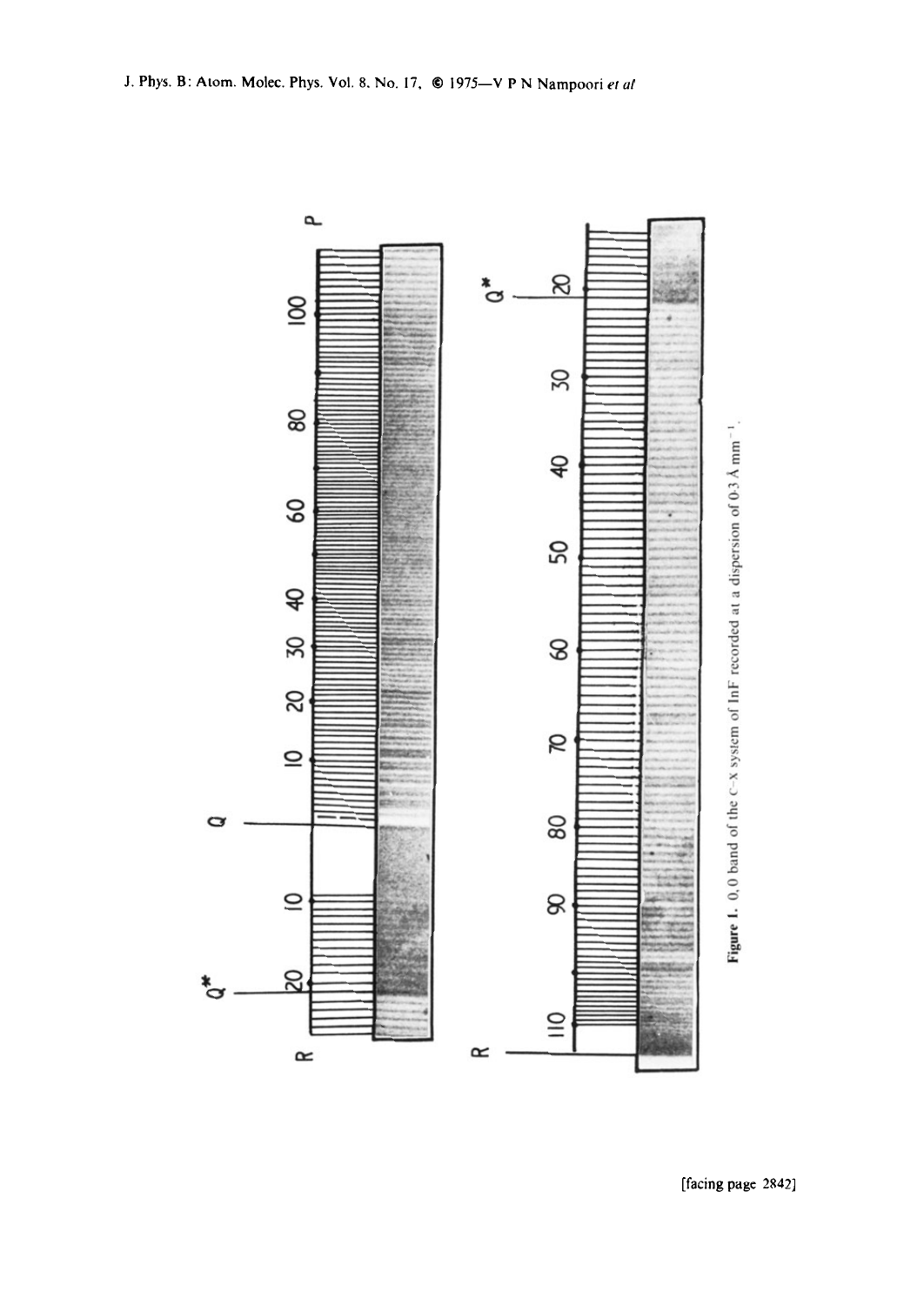

 $\simeq$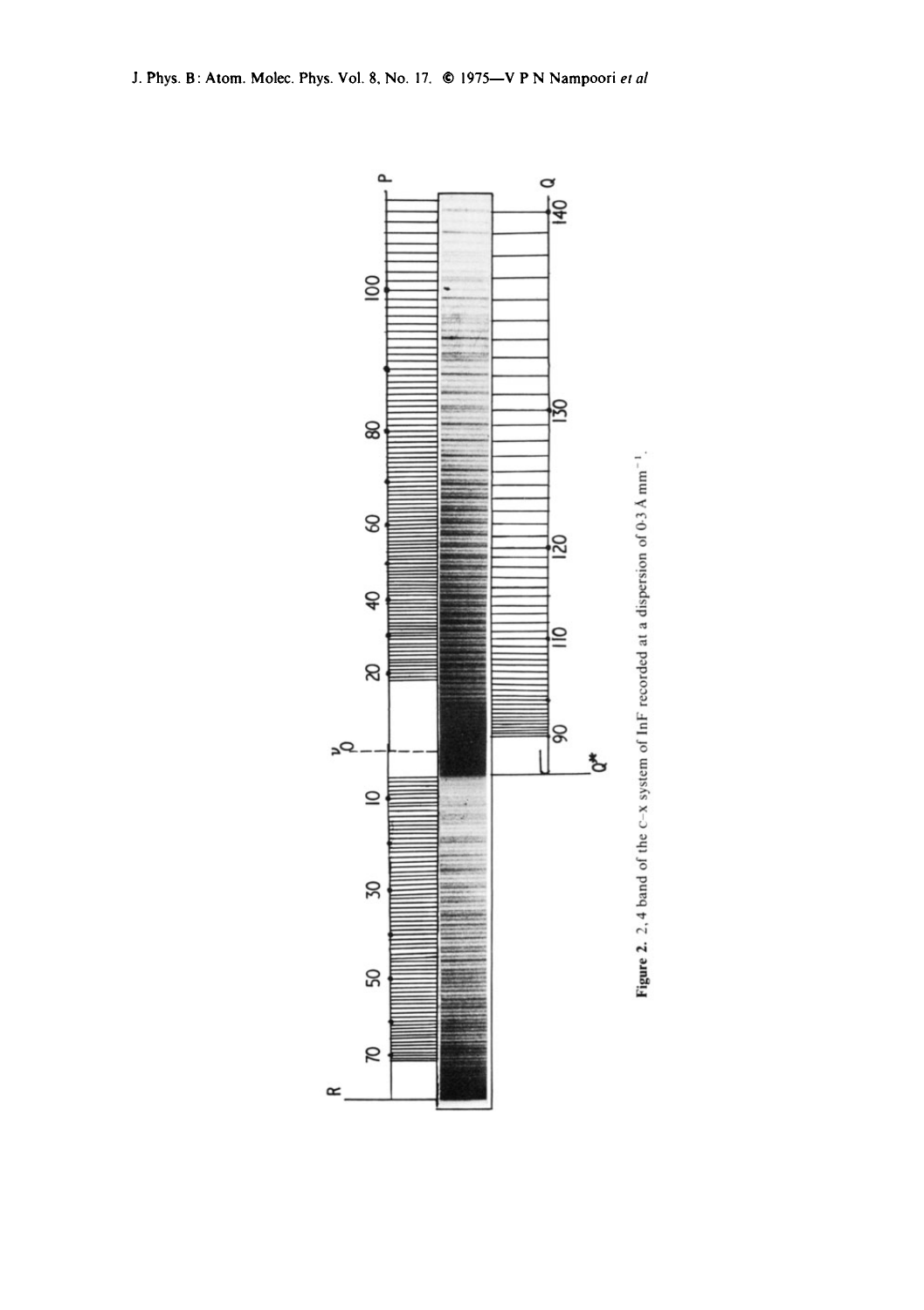The analysis of the 2, 2 band was carried out on similar lines to that for the 1, 1 band. Since the returning branch of the red-degraded 3,3 band is very weak, analysis was carried out using the P and Q branch lines. The **Q** branch was extrapolated to zero and approximate numbering was given. The correct numbering was fixed from the combination relation between the lines of the P and Q branches. Analysis of the 4,4 band was similar to that for the **3,3** band.

In the 0,2 sequence, rotational analyses were done for the 2,4 **3,5** 4,6 and **5,7**  bands. Analyses were carried out by comparing the common states of bands in the 0,2 and 0,O sequences. The **5,7** band was analysed by methods similar to those followed for the **3,3** and 4,4 bands.

The band origins,  $v_0$ , for all bands were determined graphically (from the graph of  $R(J-1)+P(J)$  plotted against  $J^2$ ) and are given in table 1. Table 2 gives the molecular constants obtained from the present analysis.

| v', v'' | Band origin $(cm-1)$ |
|---------|----------------------|
| 0.0     | $42772.26 (\pm 3)$   |
| 1,1     | 42688.87 ( $\pm$ 4)  |
| 2.2     | $42591.66 (+ 3)$     |
| 3, 3    | $42478.88 (+ 2)$     |
| 4.4     | 42344.27 $(\pm 3)$   |
| 2,4     | $41558.21 (+4)$      |
| 3.5     | 41454.40 $(\pm 2)$   |
| 4. 6    | 41342.62 ( $\pm$ 3)  |
| 5.7     | 41208.35 $(+4)$      |

**Table 1.** Band origins of some bands in the 0,O and 0,2 sequences of InF **C-x** system.

Figures in parentheses give the estimated error in the last significant figure.

**Table 2. (a)** *B* and *D* values of the InF **c-x** system for different vibrational levels. *(b)* Rotational constants for the InF  $C^1\Pi - x^1\Sigma^+$  system.

| $\boldsymbol{v}$        | $B_v'$<br>$\rm (cm^{-1})$ | $B_{v}^{\prime\prime}$<br>$(cm-1)$ | $D'_v \times 10^7$<br>$(cm^{-1})$     |                                     | $D''_{v} \times 10^{7}$<br>$(cm-1)$ |
|-------------------------|---------------------------|------------------------------------|---------------------------------------|-------------------------------------|-------------------------------------|
| $\mathbf 0$             | $0.2647(\pm 3)$           | $0.2619(\pm 2)$                    | $3.9(\pm 1)$                          |                                     | $2.5(\pm 1)$                        |
| $\mathbf{1}$            | $0.2598(\pm 2)$           | $0.2601(\pm 3)$                    | $4.0(\pm 3)$                          |                                     | $2.5(\pm 1)$                        |
| $\overline{2}$          | $0.2559(\pm 4)$           | $0.2582(\pm 4)$                    | $4.5(\pm 3)$                          |                                     | $2.7(\pm 1)$                        |
| 3                       | $0.2510(\pm 4)$           | $0.2559(\pm 3)$                    | $5.2(\pm 6)$                          |                                     | $2.7(\pm 1)$                        |
| $\overline{\mathbf{4}}$ | $0.2457(\pm 3)$           | $0.2545(\pm 5)$                    | 5.8(±4)                               |                                     | $2.9(\pm 2)$                        |
| 5                       | $0.2410(\pm 4)$           | $0.2528(\pm 4)$                    | $6.4(\pm 5)$                          |                                     | $3.2(\pm 3)$                        |
| 6                       |                           | $0.2510(\pm 2)$                    | --                                    |                                     | 3.8(±6)                             |
| $\overline{7}$          |                           | $0.2493(\pm 4)$                    |                                       |                                     | $4.0(\pm 1)$                        |
|                         | $B_{\rm e}$<br>$(cm-1)$   | $\alpha_{\rm e}$<br>$(cm-1)$       | $D_{\star} \times 10^{7}$<br>$(cm-1)$ | $\beta$ , $\times 10^7$<br>$(cm-1)$ | $r_{\rm e}$<br>(A)                  |
| $c^1\Pi$                | $0.2670(\pm 3)$           | $0.0050(\pm 4)$                    | $3.65(\pm 5)$                         | $0.5(\pm 2)$                        | $1.9672(\pm 3)$                     |
| $X^1\Sigma^+$           | $0.2628(\pm 4)$           | $0.0020(\pm 1)$                    | $2.5(\pm 3)$                          | $0.2(\pm 1)$                        | $1.9853(\pm 2)$                     |

Figures in parentheses give the estimated error in the last significant figure.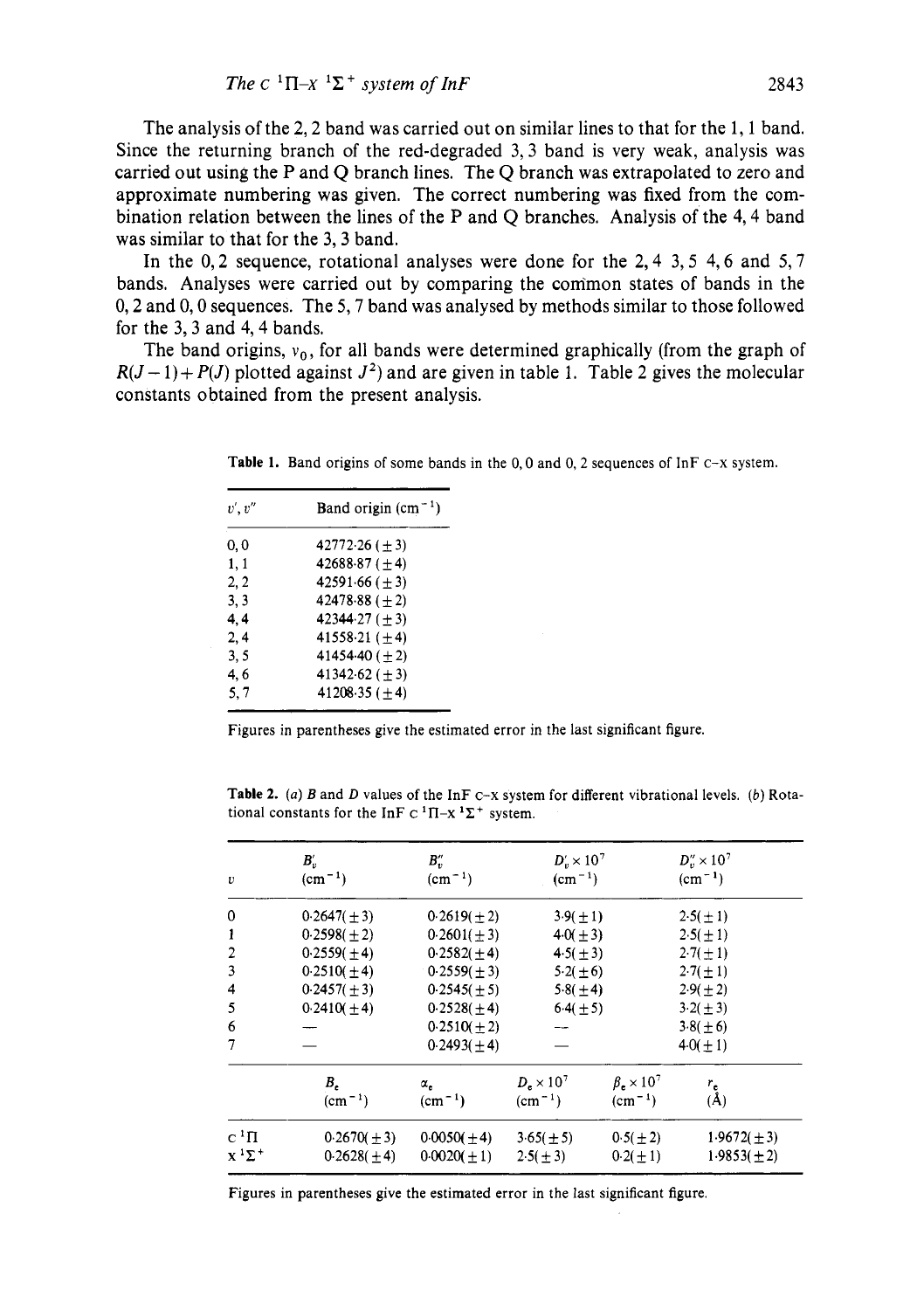#### **5. Results and discussion**

A graph of rotational constants  $B<sub>n</sub>$ , plotted against  $v$  shows a crossing corresponding to the vibrational level  $v = 1$  (figure 4). From the graph it is clear that all except the  $0, 0$ band must be degraded to the longer wavelength side. However from the spectrogram we see a longer wavelength degradation for the  $0, 0$  band and the formation of an R head. This can be explained as follows.



**Figure 4.** Graph of *B<sub>v</sub>* plotted against *v* for the  $C<sup>1</sup> \Pi$  and  $X<sup>1</sup> \Sigma<sup>+</sup>$  states.

Initially the band tends to degrade to the violet and to form a P head and a violetdegraded Q head. Due to the effect of a large difference in the *D* terms  $(D_0' > D_0'')$ ,  $\Delta_2 F'(J) - \Delta_2 F''(J)$  changes sign after  $J \sim 96$ , as seen clearly from the graph (figure 3). This results in a change in degradation and a head is formed in the R branch as well as a second head designated as *Q\** in the Q branch. These features are clearly seen on the spectrogram. The spacing in the P branch passes through a minimum as the lines tend to converge at lower *J* values and then diverge at higher values. For the unresolved band an intensity maximum rather than a sharp head would therefore be observed.

A graph of  $P_{3,3}(J) - P_{3,5}(J)$  plotted against  $J(J+1)$  gave the value for  $G''(5") - G''(3")$ as 1024 cm<sup>-1</sup> as the intercept and  $P_{2,4}(J+1)$  plotted against  $J(J+1)$  gave the value for  $G'(2') - G'(4')$  as 789 cm<sup>-1</sup>. These values agree with those calculated using the constants from the previous vibrational analysis (Barrow *et al* 1954). From the slopes of the graph we get  $\alpha''_e$  as  $0.0020(\pm 1)$  cm<sup>-1</sup> and  $\alpha'_e$  as  $0.0050(\pm 4)$  cm<sup>-1</sup>. The  $r''_e$  value of  $1.9853(\pm 2)$  Å is in good agreement with the microwave absorption value of  $1.9854 \text{ Å}$  (Lovas and Torring 1969).

Since the system was observed in absorption by Welti and Barrow (1952), the lower state must be the ground state which was fixed by Welti and Barrow as the  ${}^{1}\Sigma^{+}$  state arising from the configuration  $z\sigma^2 y\sigma^2 w\pi^4 x\sigma^2 \Gamma\Sigma^+$ . By the excitation of an electron from the *x* $\sigma$  orbital to a *vn* orbital, the resulting configuration  $z\sigma^2 y\sigma^2 w\pi^4 x\sigma v\pi$  gives two excited states <sup>3</sup> $\Pi$  and <sup>1</sup> $\Pi$ . The transition <sup>3</sup> $\Pi$ -x<sup>1</sup> $\Sigma$ <sup>+</sup> was attributed to the A and B systems. The present analysis suggests that the  $C - x$  system may be attributed to the <sup>1</sup> $\Pi$ -x<sup>1</sup> $\Sigma$ <sup>+</sup> transition.